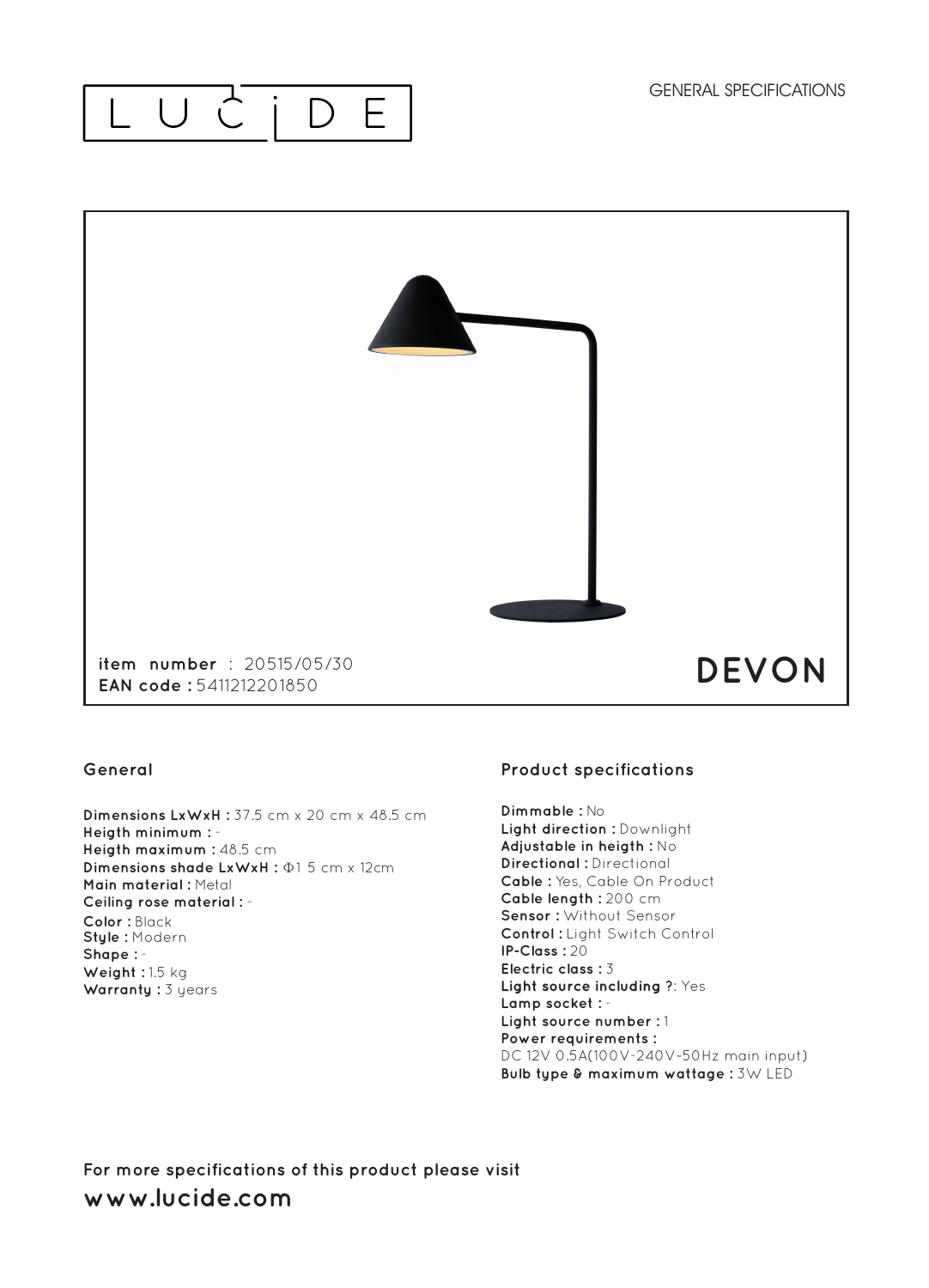TECHNICAL DRAWING & DIMENSIONS



# **DEVON**

**Item number : 20515/05/30 EAN code : 5411212201850**



# **For more specifications, dimensions please visit**  www.lucide.com